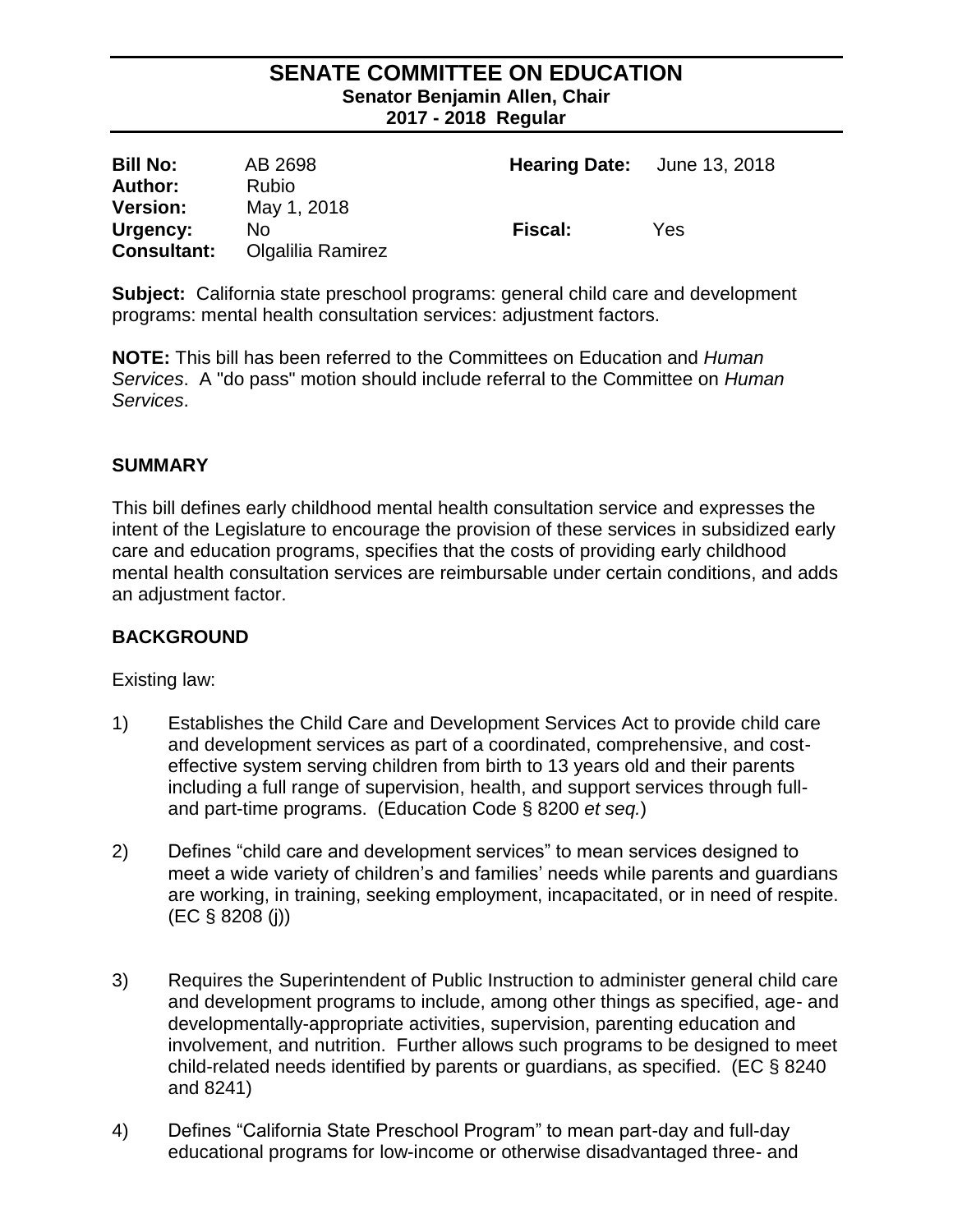four-year olds, and includes the California State Preschool Program (CSPP) under the definition of "child care and development programs" which offer a full range of services for children from 0 to 13 years of age, as specified. (EC  $\S$ 8208 (i) and (ad))

- 5) Requires the Superintendent of Public Instruction (SPI) to administer all CSPPs, which include, but are not limited to, part-day age- and developmentally appropriate programs designed to facilitate the transition to kindergarten for three- and four-year-old children in educational development, health services, social services, nutritional services, parent education and parent participation, evaluation, and staff development. (EC § 8235(a))
- 6) Authorizes a part-day CSPP to provide services to children in families with incomes up to 15 percent above the income eligibility threshold, as specified, provided all other eligible three- and four-year-olds have been enrolled. Further specifies that no more than 10 percent of the children enrolled under a provider's entire contract can be children in families above the income eligibility threshold. (EC § 8235(c))
- 7) Authorizes a part-day CSPP to, after all otherwise eligible children have been enrolled, provide services to three- and four-year old children whose families earn incomes above the eligibility threshold if the children have been identified as "children with exceptional needs" pursuant to current law, as specified. (EC  $\S$ 8235 (d))
- 8) Requires the SPI to implement a plan that establishes reasonable standards and assigned reimbursement rates for child care and development services, to vary by length of program year and hours of service, and establishes amounts for, and provides for an annual cost-of-living adjustment to, the standard reimbursement rate. (EC § 8265)
- 9) Establishes adjustment factors to reimbursement rates for child care and development services, applied by multiplying the applicable adjustment factor by the provider agency's reported child days of enrollment for the child(ren) to whom the adjustment factor applies, in order to reflect the additional expense of serving children of specific ages and with certain needs including, as specified: infants served in child day care centers; toddlers served in child day care centers; infants and toddlers served in family child care homes; children between the ages of 0 and 21 with exceptional needs; children between the ages of 0 and 21 with severe disabilities; children between the ages of 0 and 14 at risk of neglect, abuse, or exploitation; and limited-English-speaking and non-English-speaking children between 2 years of age and kindergarten age. Further, prohibits the days of enrollment for children who meet more than one adjustment-factor criteria from being adjusted more than once, and requires the increase in reimbursement amounts resulting from application of the adjustment factor(s) to be used to serve each child for whom an adjustment factor is claimed. (EC § 8265.5)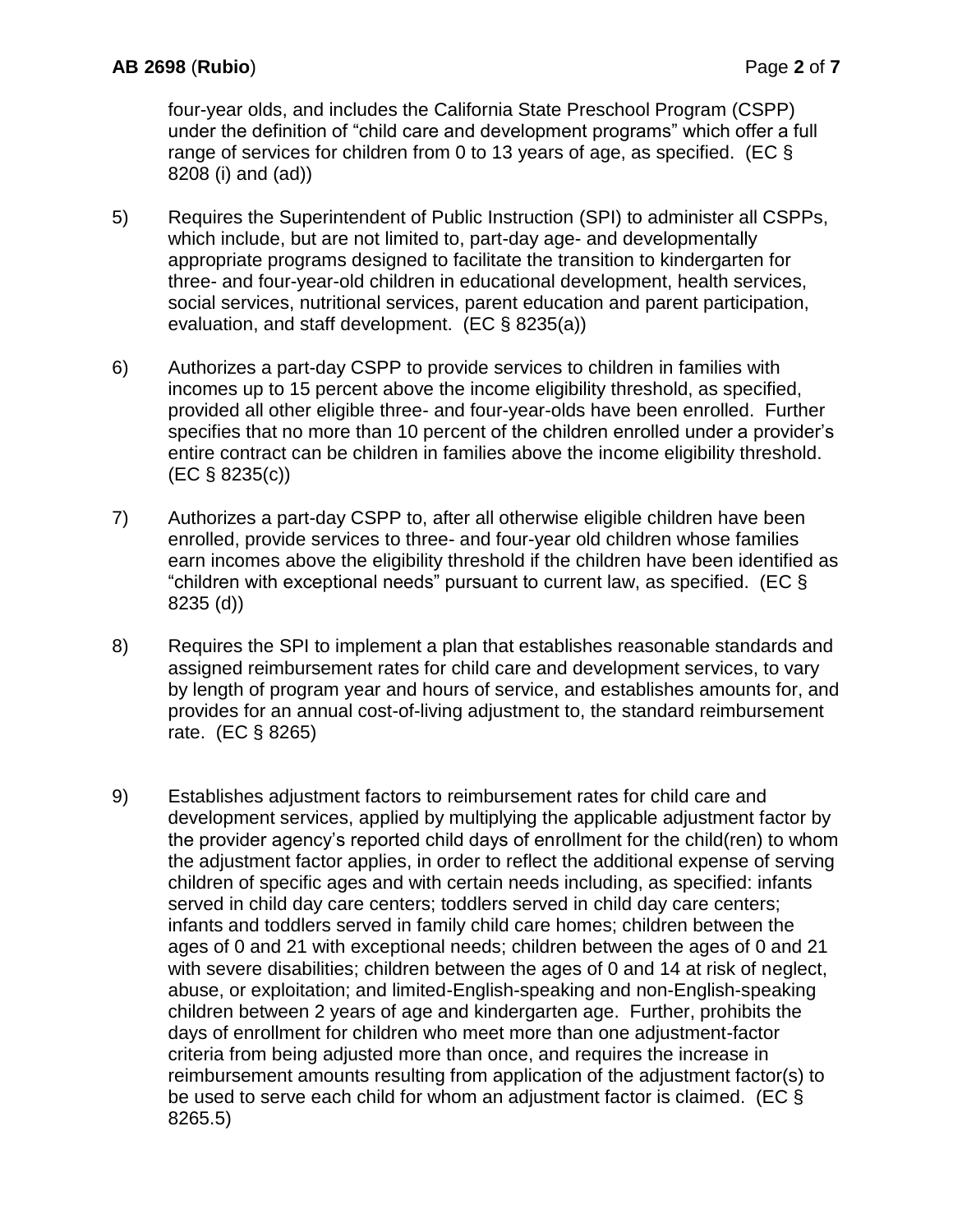## **AB 2698** (**Rubio**) Page **3** of **7**

- 10) Establishes the School-based Early Mental Health Intervention (EMHI) and Prevention Services for Children Act of 1991, and authorizes the Director of the Department of Health Care Services (DHCS), in consultation with the Superintendent of Public Instruction (SPI), to provide matching grants to local education agencies (LEAs) to pay the state share of the costs of providing school-based early mental health intervention and prevention services to eligible students, subject to the availability of funding each year. Defines "eligible pupil" for this purpose as a student who attends a publicly funded elementary school and who is in kindergarten or grades 1 to 3, inclusive. Existing law also defines "local educational agency" as a school district, county office of education, or a state special school (Welfare & Institutions Code (Welfare and Institutions Code 4380 et seq).
- 11) Establishes the Primary Intervention Program (PIP) a school-based program designed for the early detection and prevention of emotional, behavioral, and learning problems in primary grade children and children in publicly funded preschools with services provided by child aides or unpaid volunteers under the supervision of mental health professionals (WIC 4343 et seq).

## **ANALYSIS**

This bill:

- 1) States findings and declarations relative to the benefit of early childhood mental health consultation models.
- 2) States that it is the Legislature's intent to, in enacting the provisions of the bill, encourage mental health consultation services in California state preschools and general child care and development programs as a means of providing adequate support to teachers, children, and caregivers, in addressing challenging behaviors and other social, emotional, and mental health concerns.
- 3) Defines, "early childhood mental health consultation service" to mean a service benefitting a child who is served in a California State preschool program, an infant or toddler who is 0 to 36 months of age and is served in a general child care and development program in accordance with the State Child Care and Development Services Act described.
- 4) Provides that "early childhood mental health consultation service" includes, but is not limited to all of the following:
	- a) Support to respond effectively to all children, with a focus on young children with disabilities, challenging behaviors, and special needs.
	- b) Assistance through individual sit consultations, provision of resources, formulation of training plans, referrals, and other methods that address the unique needs of programs and providers.
	- c) Aid to providers in developing the skills and tools needed to be successful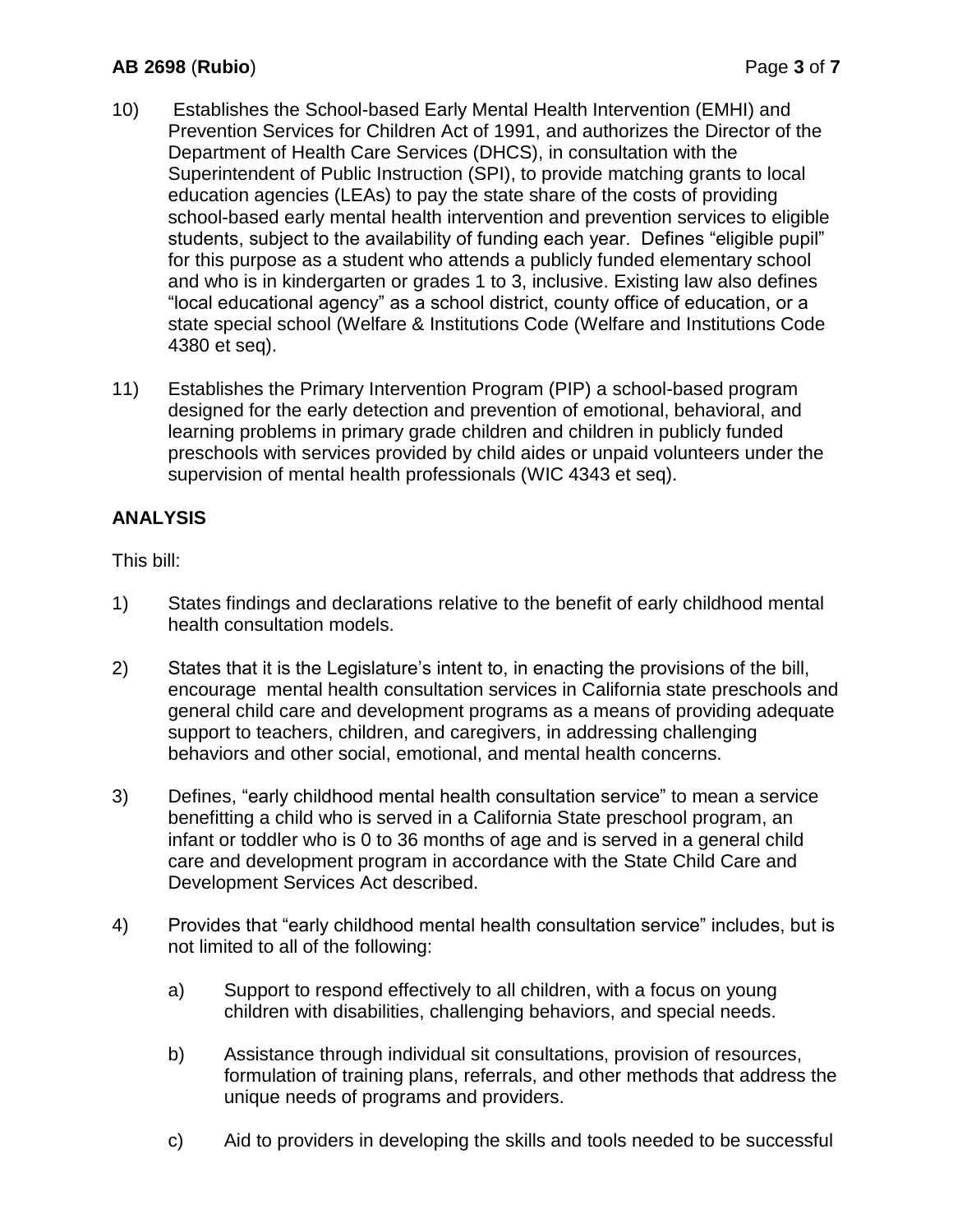as they support the development and early learning of all children, including observing environments, facilitating the development of action plans, and supporting site implementation of those plans.

- d) The development of strategies for addressing prevalent child mental health concerns, including internalizing problems, such as appearing withdrawn, and externalizing problems, such as exhibiting challenging behaviors.
- e) If a child exhibits persistent and serious challenging behaviors, support with the pursuit and documentation of reasonable steps to maintain the child's safe participation in the program, as described.
- 5) Provides that the cost to a provider agency for providing an early childhood mental health consultation service is reimbursable if all of the following apply:
	- a) The early childhood mental health consultation service is provided on a schedule of sufficient and consistent frequency to ensure that a mental health consultant is available to partner with staff and families in a timely and effective manner.
	- b) The early childhood mental health consultation service is supervised by a licensed marriage and family therapist, a licensed clinical social worker, or a doctor of psychology. This bill requires that the supervisor be adequately insured, and have held his or her respective license for a minimum of two years, and be in full compliance with all continuing education requirements applicable to his or her profession.
	- c) The early childhood mental health consultation service uses a relationship-based model emphasizing strengthening relationships among early childhood education providers, parents, children and representatives of community systems and resources, and integrates reflective practice into the onsite consultation model.
- 6) Specifies that the child days of enrollment be multiplied by an adjustment factor of 1.05 for children who are served in a California State preschool program, infants and toddlers who are served in general child care and development programs, or children who are served in a family child care home education network setting funded by a general child care and development program, where early childhood mental health consultation services are provided.
- 7) Specifies that children for whom one or more adjustment factors applies, in addition than that specified in (6) above, the child days of enrollment is multiplied by the sum of the applicable adjustment factors plus .05.
- 8) Makes technical changes.

## **STAFF COMMENTS**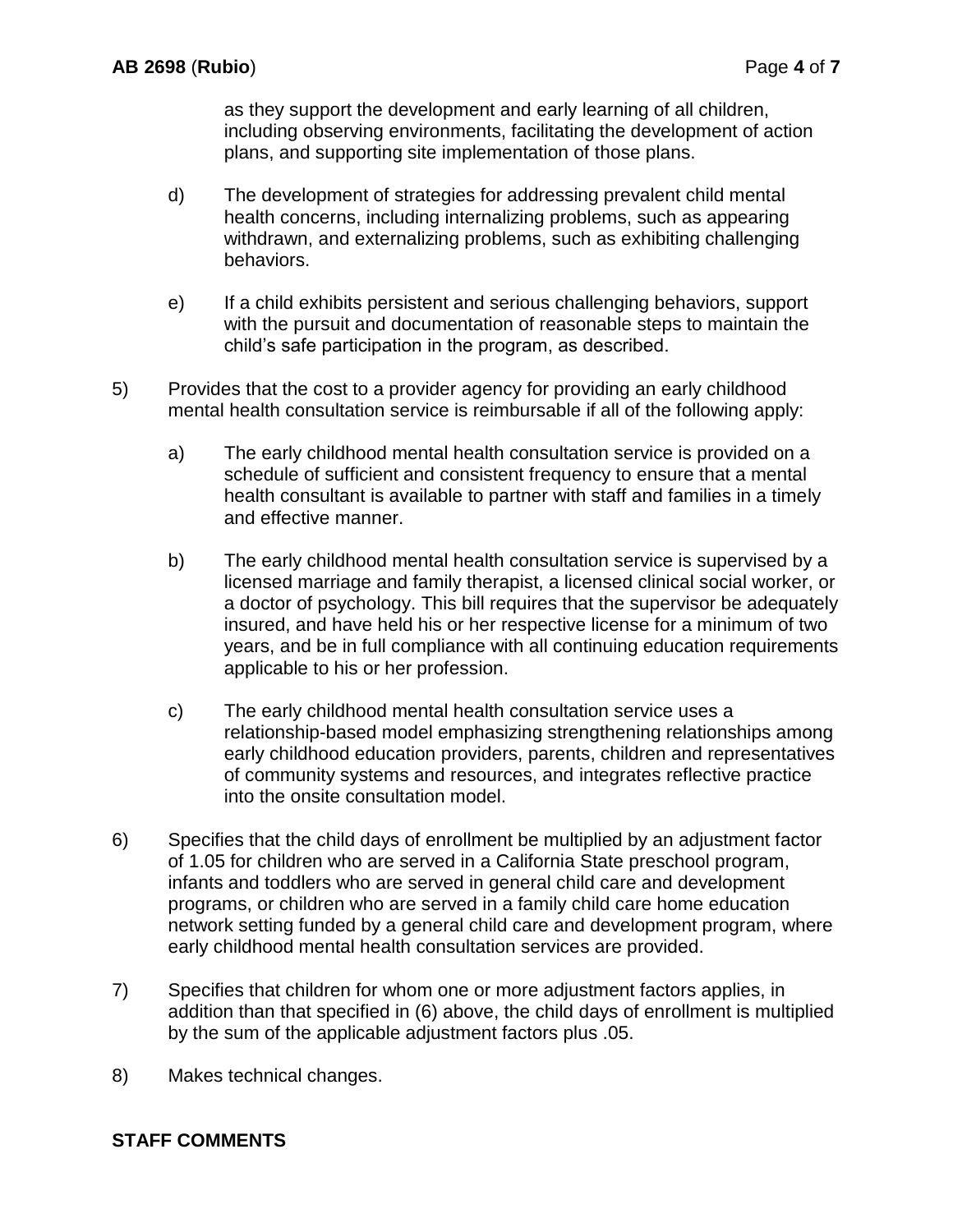#### **AB 2698** (**Rubio**) Page **5** of **7**

1) *Need for the bill*. According to the author, "this bill will benefit children in the California State Preschool Program, and infants and toddlers in general child care and development programs, by increasing access to critical early childhood mental health consultation services. The bill authorizes providers to utilize existing subsidized child care funds to provide these valuable services, which research shows can improve outcomes for children and help prevent expulsions. Recent data shows expulsion occurs frequently in preschool program across the United States. Nationally, three and four year olds enrolled in Pre-K are expelled 3.2 times more frequently than K-12 students, while California's Pre-K expulsion rates are even higher than the national average. Furthermore, Pre-K expulsion disproportionately affects children of color. Recent studies show that African American children are twice as likely to be expelled as any other group. Additionally, Latino and white children face expulsion rates of over twice the national average for k-12. In this manner, children are "pushed out" of Pre-K at a time when their need for support is crucial. Children expelled from Pre-k are ten times more likely to be expelled from K-12.

Early child mental health consultation models provide important supports for effective classroom management and positive learning environments, including supportive teacher practices and strategies for supporting children with challenging behaviors and other social emotional and mental health concerns. Research shows these models can play an important role in addressing challenging behaviors and can yield positive social land emotional outcomes for children, including reducing preschool expulsions."

- 2) *State-subsidized child care.* Families may be eligible for state-subsidized child care through participation in CalWORKs, or based on income and if they can show need for child care services. Income eligibility for families that are not current recipients of CalWORKs (general child care) is established, initially, at 70 percent of state median income. Families remain income eligible until their adjusted monthly income exceeds 85 percent of the most recent state median income, adjusted for family size. The state's child care and development services are delivered to eligible families through two categories of providers, providers with a direct service contract with the California Department of Education and voucher-based licensed and licensed-exempt . This mixed delivery system allows families to choose from center-based care, family child care homes and in-home care.
- 3) *California State Preschool Program*. State Preschool provides both part-day (at least 3 hours per day) and full-day (at least 6.5 hours per day) services to eligible three- and four-year-olds. State Preschool can be offered in various settings, including child care centers, family child care network homes, school districts, or county offices of education. Approximately two-thirds of children in State Preschool are served by local education agencies, and the remaining onethird are served by community-based organizations. State Preschool programs must have a 1:8 adult-to-child ratio, and a 1:24 teacher-to-child ratio teachers must have a Child Development Teacher Permit, which includes 24 units in early childhood education and/or child development and 16 general education units.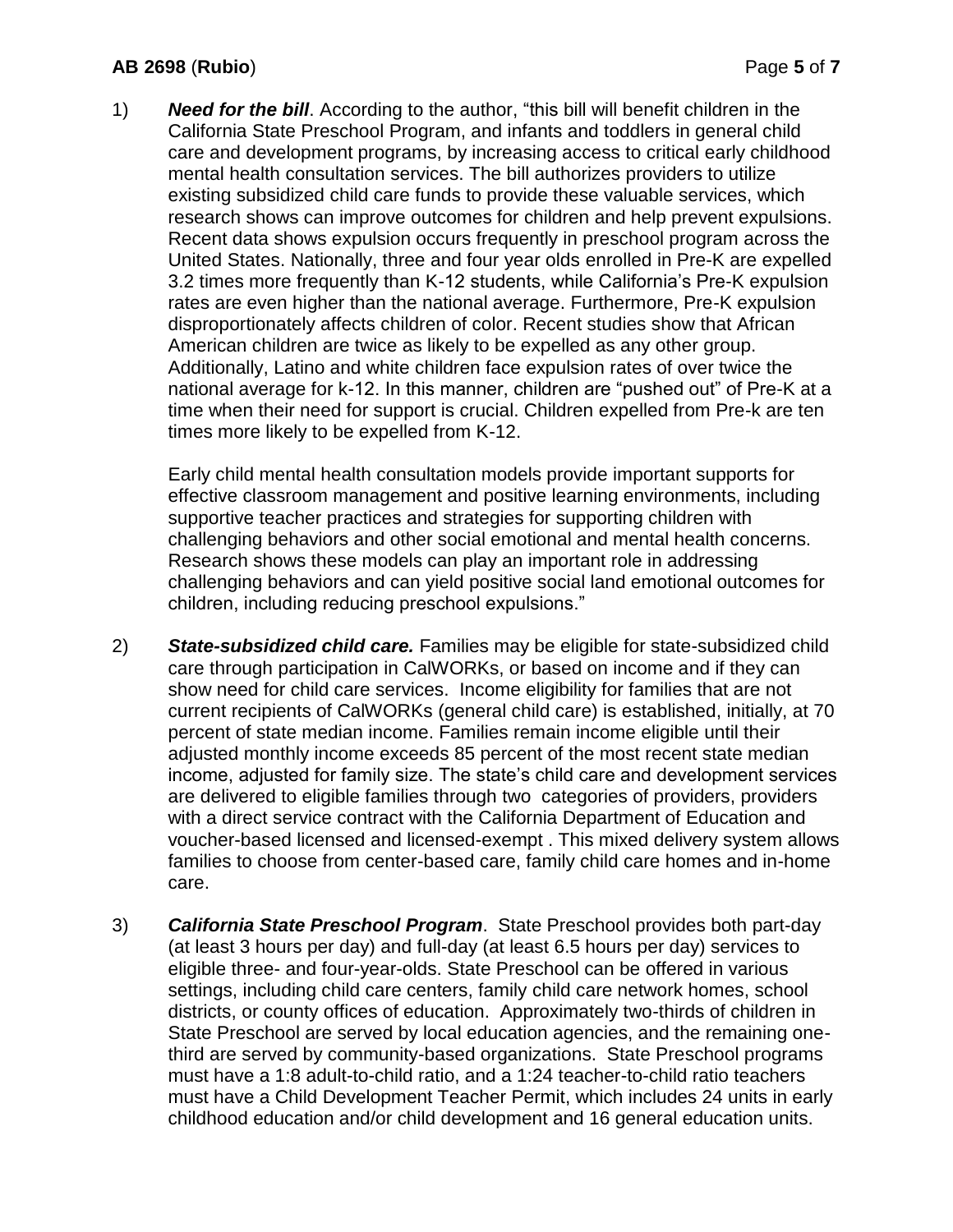This bill seeks to provide children served in the California State Preschool Program, infants and toddlers in general child care programs, and children (ages 0 to 5) served in family child care home networks with in-direct mental health services by directly offering consultation services to providers for supporting children with challenging behaviors and other social, emotional, and mental health concerns.

- 4) *Provider Reimbursement Rates*. California has established two methodologies for determining the reimbursement rates for child care and development services. Voucher-based providers are reimbursed using a Regional Market Rate (RMR) survey, with rates varying regionally. Rate ceilings are established for each county according to estimates of the 75th percentile of rates for the various types of child care settings. Direct contract providers are reimbursed using the Standard Reimbursement Rate (SRR) set by the state. These programs receive the same reimbursement rate, no matter where in the state the program is located but are eligible for adjustments based on the needs of the children served. The SRR is \$45.44 per child per day of enrollment.
- 5) *Adjustment factor.* Current law authorizes an adjustment increase in the Standard Reimbursement Rate, recognizing that there are higher costs to serve certain populations, including the following:

| Infants $(0 - 18$ months):                                    | 1.7 |
|---------------------------------------------------------------|-----|
| Toddlers $(18 - 36$ months):                                  | 1.4 |
| Infants and Toddlers in Family child care home:               | 1.4 |
| Children with exceptional needs (0 to 21 years):              | 1.2 |
| Severely disabled children $(0 - 21$ years):                  | 1.5 |
| Child at risk of neglect, abuse, or exploitation $(0 - 14)$ : | 1.1 |
| Limited-English-speaking (2 – kindergarten age)               | 1.1 |
|                                                               |     |

This bill establishes a new adjustment factor for children who are served by the specified programs where early childhood mental health consultation services are provided. Additionally, the bill requires, for a child who meets both the criteria for one of the existing adjustment factors and the proposed mental health adjustment factor, that the reported child days of enrollment for that child be multiplied by the sum of the existing applicable adjustment factor and .05.

- 6) *Clarifying determination for frequency of service*. This bill provides that the cost to a provider agency for providing an early childhood mental health consultation service is reimbursable via the adjustment factor provisions if, among other things, the early childhood mental health consultation service is provided on a schedule of sufficient and consistent frequency. *It's unclear which entity is responsible for determining what constitutes "sufficient and consistent," for reimbursement purposes. The author may wish to consider clarifying that it is the Department of Education's responsibility to do so.*
- 7) *Related Legislation.* AB 2292 (Aguiar-Curry, 2018) establishes a program to recruit, train and support new family child care providers; adjusts the reimbursement rate for infant and toddler care; and increases access to inclusive early care and education environments by providing grants for one-time